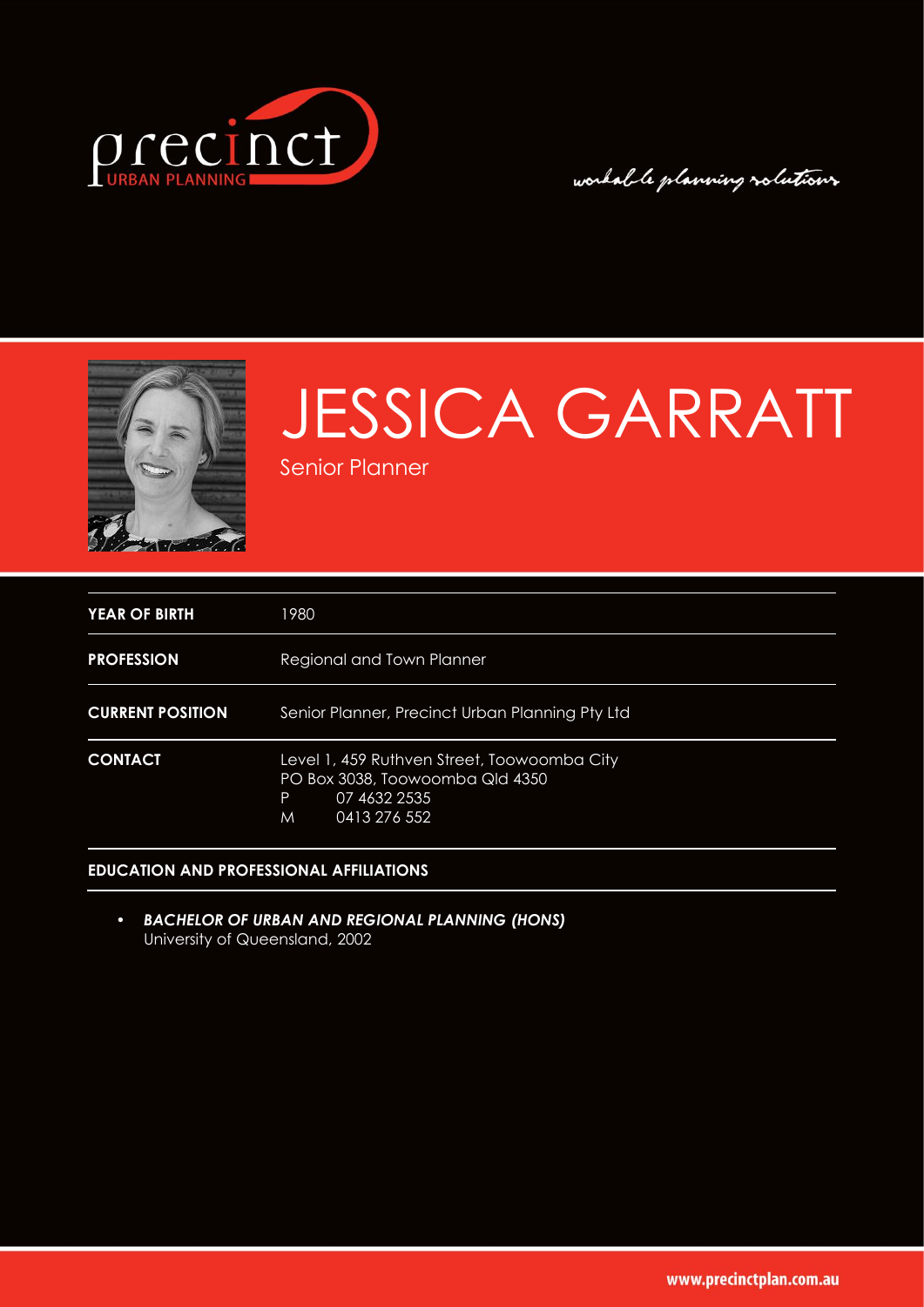

# **PROFESSIONAL HISTORY**

| $2016$ – present | <b>Senior Planner</b>                                                          |  |
|------------------|--------------------------------------------------------------------------------|--|
|                  | Precinct Urban Planning Pty Ltd                                                |  |
| $2015 - 2016$    | <b>Consulting Planner</b>                                                      |  |
|                  | OWR Surveyors and Land Consultants; Garratt Enterprises Pty Ltd, Toowoomba     |  |
| $2005 - 2015$    | <b>Planning Officer, Planning Projects Officer and Senior Planning Officer</b> |  |
|                  | Toowoomba City/Regional Council                                                |  |
| $2004 - 2005$    | <b>Town Planner</b>                                                            |  |
|                  | Goodwin Midson and Partners Surveyors and Town Planners, Brisbane              |  |
| $2002 - 2003$    | <b>Town Planner</b>                                                            |  |
|                  | Colin Higginson Town Planners, Brisbane                                        |  |

## **KEY EXPERIENCE**

- Statutory Planning
- Project/Development Process Management
- Development Assessment
- Development Control
- Planning Scheme Review and Preparation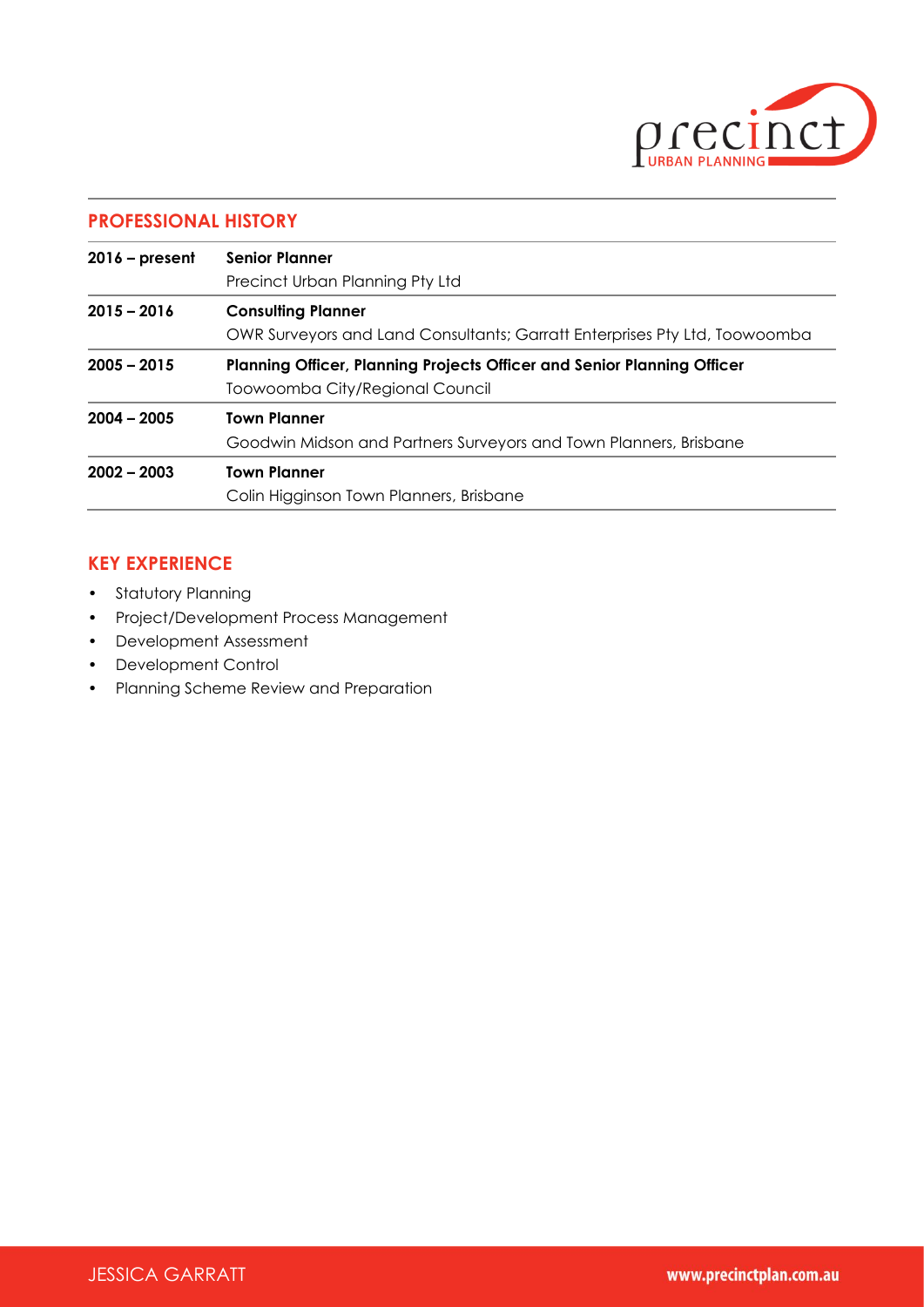

### **DETAILED SUMMARY**

#### **STATUTORY PLANNING**

**Facilitation of major residential, commercial, industrial and community facility developments on behalf of private clients and entities including staged Residential Estates, Retail and Commercial, Mixed Use Developments, Education, Industrial and Community Facilities. Tasks include due diligence, provision of planning advice, planning report preparation, project/development process management, conflict resolution and negotiations (2016 – present).**

#### **PROJECTS AND CLIENTS INCLUDE:**

- JBS Australia's 'Beef City' feedlot and abattoir 8 lots into 6 lot boundary realignment and access easements, Purrawunda
- Dual Occupancy in the Neighbourhood Character Overlay, Kirk Street, Toowoomba City
- Golf Driving Range, Old Goombungee Road, Birnum
- 'Washed on James' Car Wash, James Street, Toowoomba City
- 'Highfields Gardens Early Learning Centre' Child Care Centre, Andersson Ct, Highfields
- Medium Impact Industry, Bridge Street, Oakey
- 'Neyah & Geoffs' Place Family Day Care' Child Care Centre, Old Homebush Road, Gowrie Junction
- Warehouse, Markalee Street, Glenvale
- Parking Station, Clopton Street, East Toowoomba
- Service Station and Food & Drink Outlet, McDougall Street, Glenvale
- 'Goodstart Centenary Heights' Child Care Centre, Ramsay Street, Centenary Heights
- Advertising Signage, James Street, Toowoomba City
- Offices, Jones Street, North Toowoomba
- iOR Petroleum Transport Depot and Low Impact Industry, Warrego Highway, Roma
- Transport Depot, Warrego Highway, Cameby
- Short-Term Accommodation, Tolmie Street, South Toowoomba
- Industry Activity, Enterprise Street, Warwick
- Western Downs Civil Transport Depot, Boyd Street, Chinchilla
- Multiple Dwelling, Stenner Street, Middle Ridge
- Triple R Motorsport Motorsport Facility, Lewis Duff Road, Ballogle

#### **DEVELOPMENT ASSESSMENT AND CONTROL**

#### **Assessment of development applications on behalf of Toowoomba City/Regional Council:**

- Queensland Investment Corporation's Grand Central Redevelopment
- Masters Home Improvement Centre, Hume Street, Kearneys Spring
- Maridahdi School, South Street, Rangeville
- Bunnings Warehouse, Anzac Avenue, Harristown
- Seven Springs Medical Centre, Ruthven Street, Kearneys Spring
- Mixed Use Highrise, Cnr Perth and Ruthven Streets, South Toowoomba
- Mixed Use Highrise, Cnr Healy and Ruthven Streets, South Toowoomba
- Drayton Shopping Centre, Brisbane Street, Drayton
- Residential Subdivision, O'Brien Street, Harlaxton